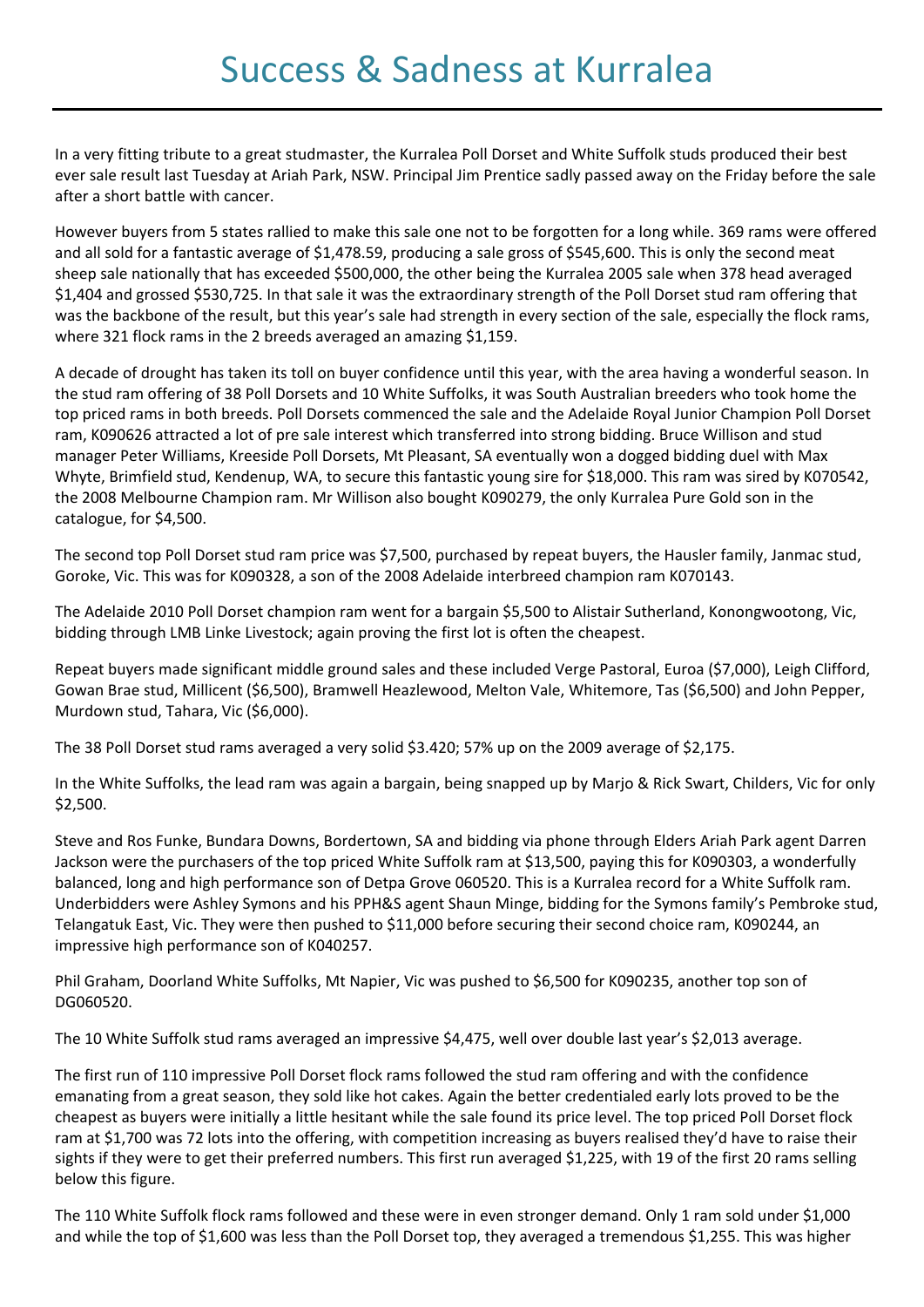than last year's White Suffolk top. The sale concluded with the last run of 101 Poll Dorsets and it was not until well into the run that some of the bigger buying orders were filled and competition dropped back a little. From 321 flock rams only 50 sold under \$1,000 and all but 2 were in the last 64 offered. The overall Poll Dorset flock ram average was \$1,109.

James Osborne, representing FS Falkiner & Sons, Deniliquin, NSW has been a wonderful supporter of the high performance Kurralea rams and this year was no exception. They purchased 84 Poll Dorsets and 49 White Suffolks to put a tremendous backbone in the sale.

Angus Girle, representing Fletcher International Exports was also a strong repeat buyer, purchasing 11 Poll Dorsets and 18 White Suffolks.

Chatsworth House, Chatsworth, Vic purchased 20 rams in all; 10 of each breed including the \$1,600 top priced White Suffolk ram.

These 3 buyers accounted for 50% of the flock ram catalogue.

Springbank Unit Trust, Yass picked up 19 Poll Dorset rams, including the \$1,700 top priced flock ram.

The auctioneers, Michael Glasser, James Tierney and Warrick Barrett did a wonderful job in keeping this marathon sale moving along.

## Sale Summary

| Stud rams  | <b>Poll Dorsets</b> | 2010     | 2009    | White Suffolks 2010 |          | 2009    |
|------------|---------------------|----------|---------|---------------------|----------|---------|
| Offered    |                     | 38       | 28      |                     | 10       | 8       |
| Sold       |                     | 38       | 28      |                     | 10       | 8       |
| Top        |                     | \$18,000 | \$8,250 |                     | \$13,500 | \$4,000 |
| Average    |                     | \$3,420  | \$2,175 |                     | \$4,475  | \$2,013 |
| Flock rams | <b>Poll Dorsets</b> | 2010     | 2009    | White Suffolks 2010 |          | 2009    |
| Offered    |                     | 211      | 193     |                     | 110      | 93      |
| Sold       |                     | 211      | 193     |                     | 110      | 93      |
| Top        |                     | \$1,700  | \$1,200 |                     | \$1,600  | \$1,200 |
| Average    |                     | \$1,109  | \$854   |                     | \$1,255  | \$906   |

Agents: Elders Wagga Wagga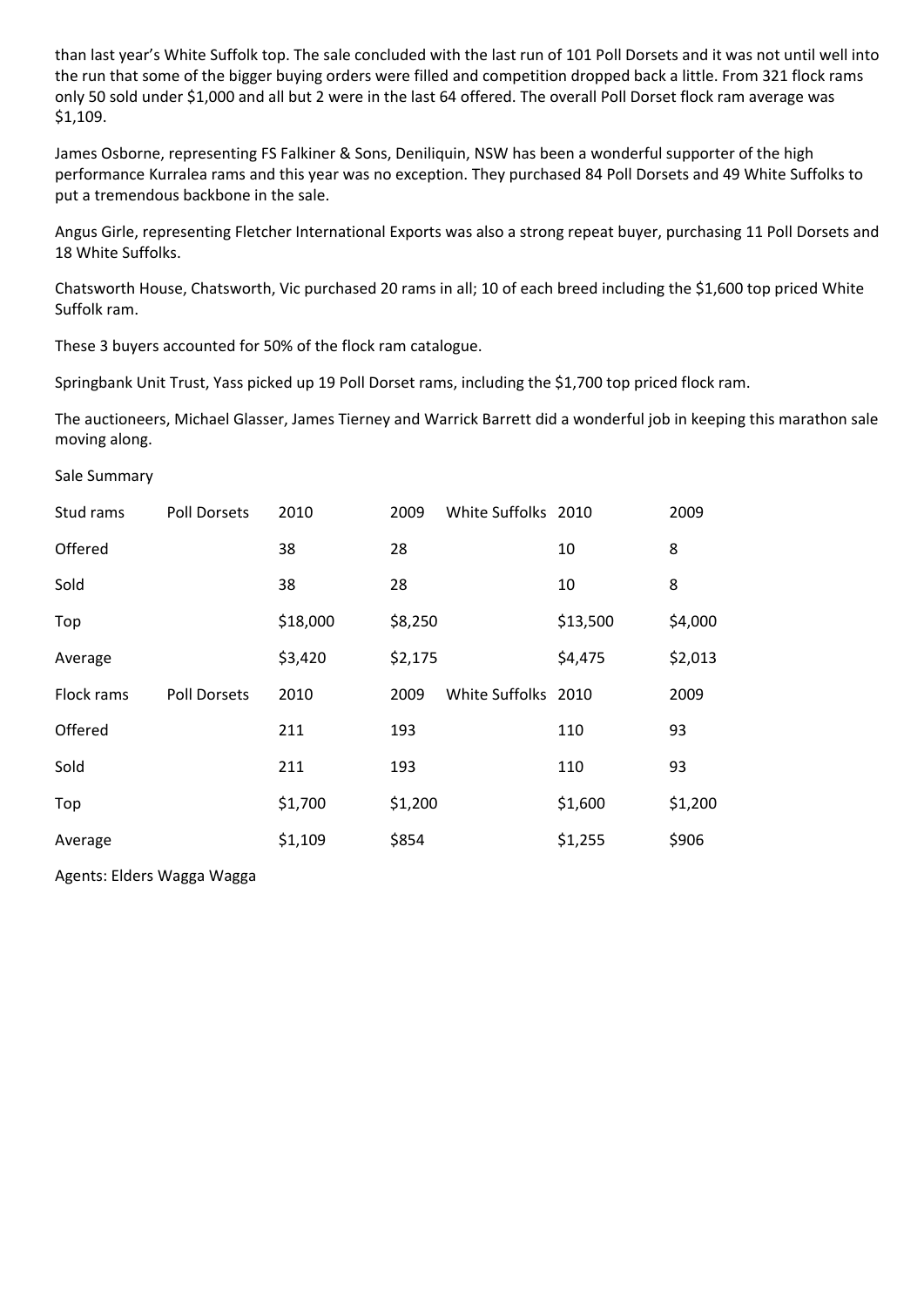

Ben Prentice holds the \$18,000 top priced Poll Dorset ram from the Kurralea sale while purchaser Bruce Willison, Kreeside stud, Mt Pleasant, SA (2nd left), his stud manager Peter Williams and Kurralea's Kim Printice look on.



Ben Prentice holds the \$13,500 top priced Kurralea White Suffolk ram with his wife Lucy, daughter Maya and Darren Jackson (left), Elders Ariah Park who bought via the phone for buyers Steve & Ros Funke, Bordertown, SA.